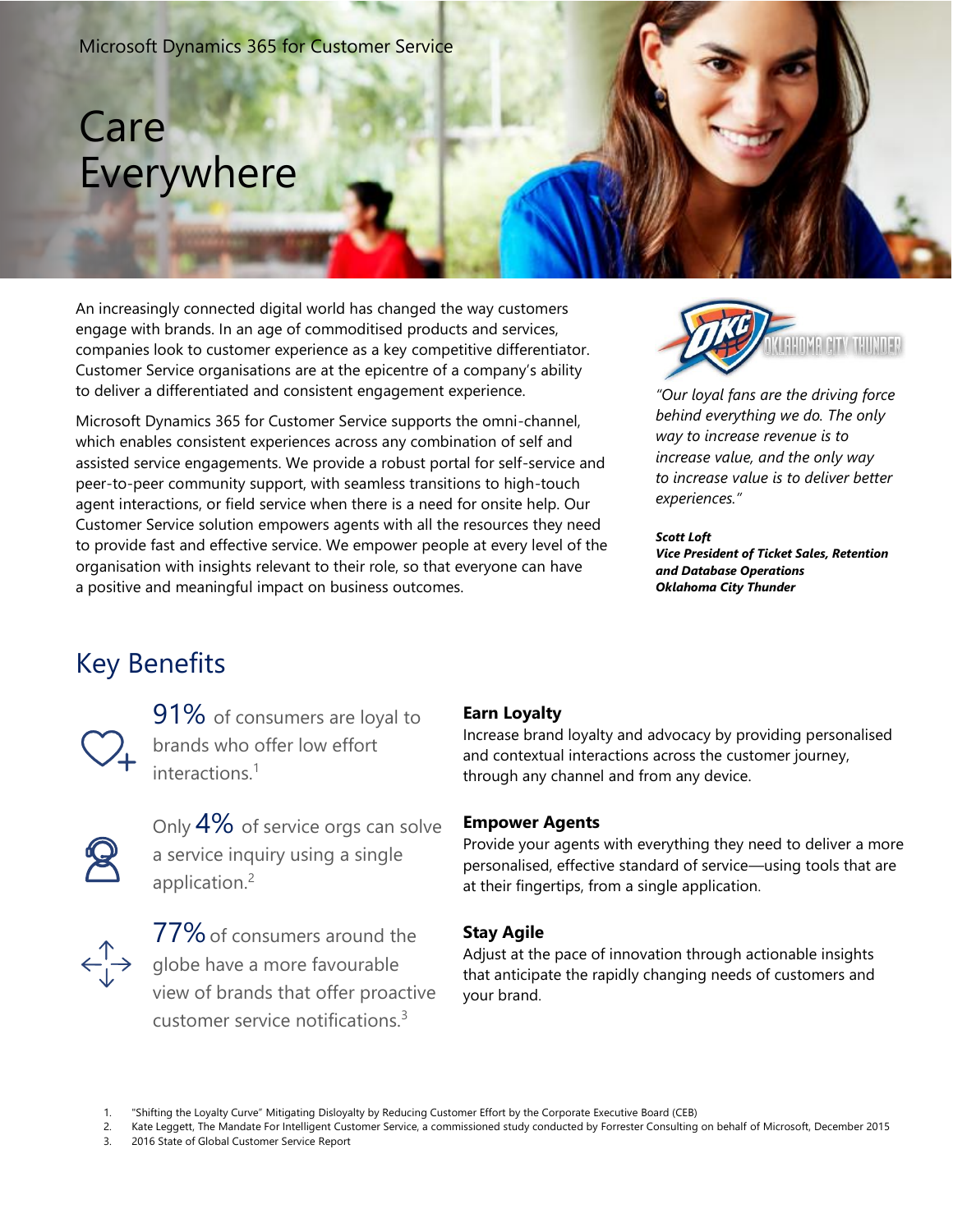### Key Capabilities



#### **Omni-channel**

Enable end-to-end service engagements across channels on any device. A unified platform ensures context and consistency, delivering personalised service with minimal customer effort.

- Complete 360-degree view of the customer, including full history of interactions, user preferences, and relevant customer information from third-party applications
- Complete customer information shared across channels and interactions to ensure consistent experiences, regardless of the number or variety of channels leveraged over the course of a single service request, or throughout the customer lifetime
- Real-time insights, SLA timers and entitlements are presented to the agent so that every interaction is personalised and contextual
- Machine learning scenarios detect social post sentiment and intent, and automatically create and route as cases
- Create more personal experiences with chat and co-browse
- Drag-and-drop survey designer, theme editor and rich design logic make it easy to create personalised surveys with multiple delivery mechanisms
- CTI framework with several integrations and adapters currently in market

#### **Self-service and communities**

Empower the increasing majority who prefer to find answers on their own through selfservice and community options, including access via third-party sites, such as Facebook. A branded, personalised experience leverages an organised, searchable knowledgebase to deliver consistent, up-to-date answers and a community experience for peer-to-peer support, direct interaction with subject matter experts or ideation.

- Intuitive navigation with case deflection capabilities, community discussion forums and blog platform
- Optional federated search presents results from any combination of relevant knowledge articles, social posts and blogs
- Automated community thread escalation to case capabilities
- Responsive design, optimised for mobile devices
- Seamless transitions between self and assisted support
- In addition to out-of-the-box configurations, admins can create custom entities with easy to use tools and a rich set of SDKs to enable developers to easily build apps as well
- Portals leverage CRM authentication, security, user roles and rights, and either local authentication or federated authentication through a variety of providers

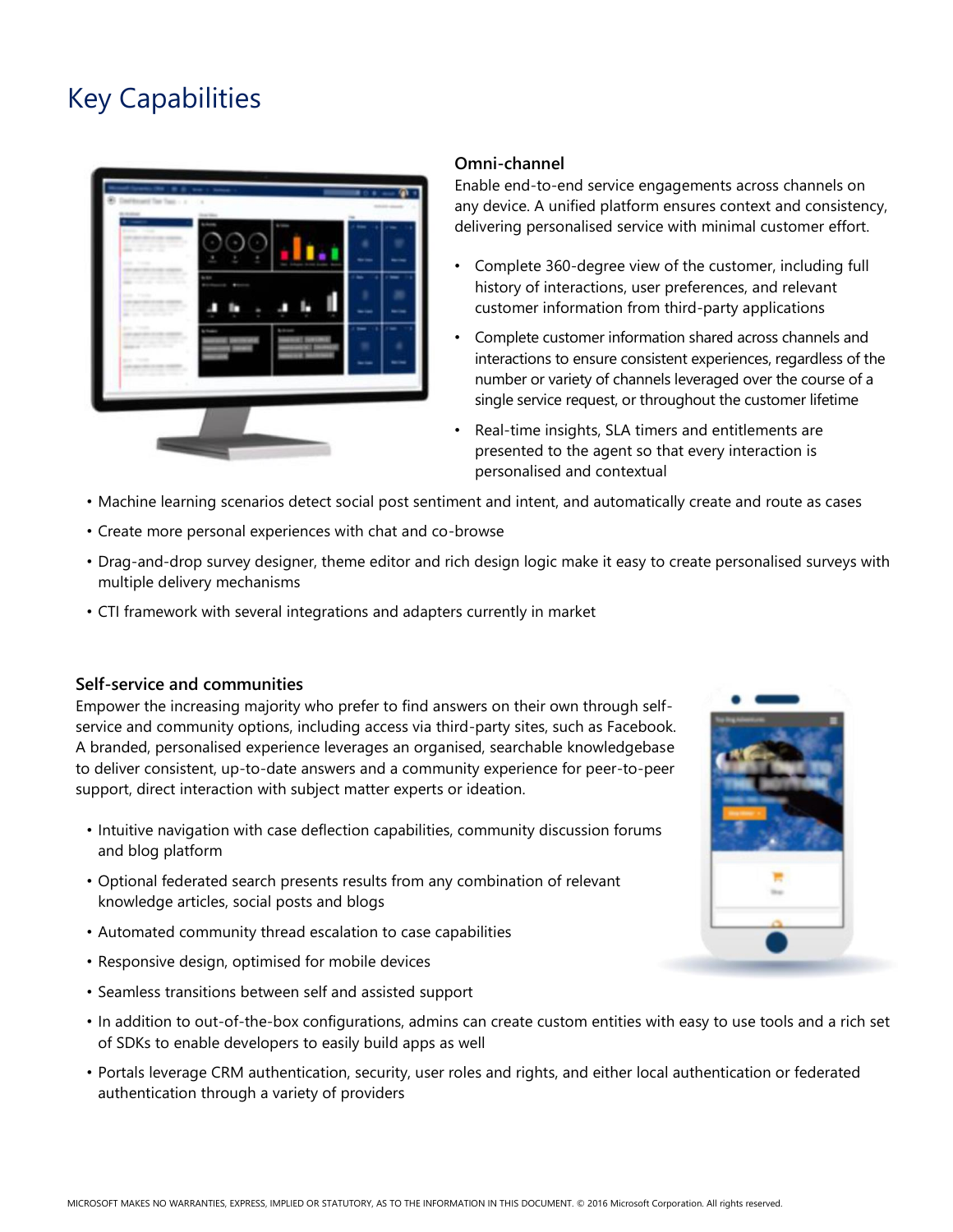

#### **Agent enablement**

Empower your agents with a single, unified experience on their desktop or mobile device. Agents can access every source of information they need across diverse environments to provide a more personalised, effective standard of service.

- A dynamic interface optimised to drive the next best action contextually serves up tools, guidance and data to agents throughout the interaction, including information or assets from third-party applications
- Topic analysis and machine learning scenarios surface relevant knowledge articles and related cases to help agents solve cases faster and improve first time resolution rates
- Boost productivity with business processes and workflow, integrated knowledge, SLAs, agent scripting, entitlements and recommendations
- Speed up resolution and avoid escalations by using collaboration tools to connect agents with peers and subject matter experts across internal and external teams
- Provide context sensitive guidance to help new users navigate the application and perform tasks specific to their role
- Reward optimal behaviours with gamification to improve performance and increase productivity
- Take service directly to the customer whenever it cannot be managed through other channels; a single platform for customer and field service spans case management through to work order completion

|                                                   |                   | ۸                             |                                         | $\sigma - \times$<br>$\sim$ |
|---------------------------------------------------|-------------------|-------------------------------|-----------------------------------------|-----------------------------|
| 2<br>■ ★<br>$\odot$                               |                   |                               | $\begin{array}{ccc} \hline \end{array}$ | $\blacksquare$              |
| <b>Statement</b>                                  | to harroom shares |                               | comments.                               | $_{\odot}$                  |
| $\blacksquare$<br><b>Statement</b><br>٠           | ÷                 | <b>SEPTEM</b><br>٠            | decoration and of                       | $\mathbb{R}$                |
| $\bullet$<br>$\bullet$                            |                   |                               | <b>Commercial</b><br>固                  |                             |
| <b>COMMERCIAL</b><br><b>SERVICE</b><br>۰          |                   | concent.<br>٠<br>differences. |                                         | cto                         |
| 2.0001<br>۰                                       |                   | $\bullet$                     | B                                       | cto                         |
| $\bullet$<br><b>COL</b><br>$\bullet$<br>$\bullet$ | $\sim$            |                               | 圆                                       |                             |
| $\bullet$<br>$\bullet$                            |                   |                               |                                         | cu                          |
| $\bullet$ . The set<br>comments.                  | ٠                 |                               |                                         |                             |
| <b>SERVICE</b><br>٠                               |                   |                               |                                         |                             |
| ä                                                 |                   |                               |                                         |                             |
|                                                   |                   |                               |                                         |                             |

#### **Knowledge**

Unified knowledge provides a single source of truth across channels and LOBs. Knowledgebase administrators can capture and create content from multiple sources, and an approval workflow ensures accuracy and mitigates risk.

- Quick Create functionality lets SMEs and agents create content on the fly, which is then routed into the approval workflow
- Build your knowledgebase with community sourced knowledge enrichment scenarios
- Use rich media, such as images and videos, to increase first time resolution rates
- Articles can be scheduled for periodic review or expiration to ensure content is always current
- Improve search and discoverability by associating knowledge articles with products, customer entitlements and other customer or account data
- Knowledge articles are optimised for mobile devices and end users can provide feedback by rating content
- Knowledge analytics drives article efficiency and identifies potential areas for adjustments and augmentation